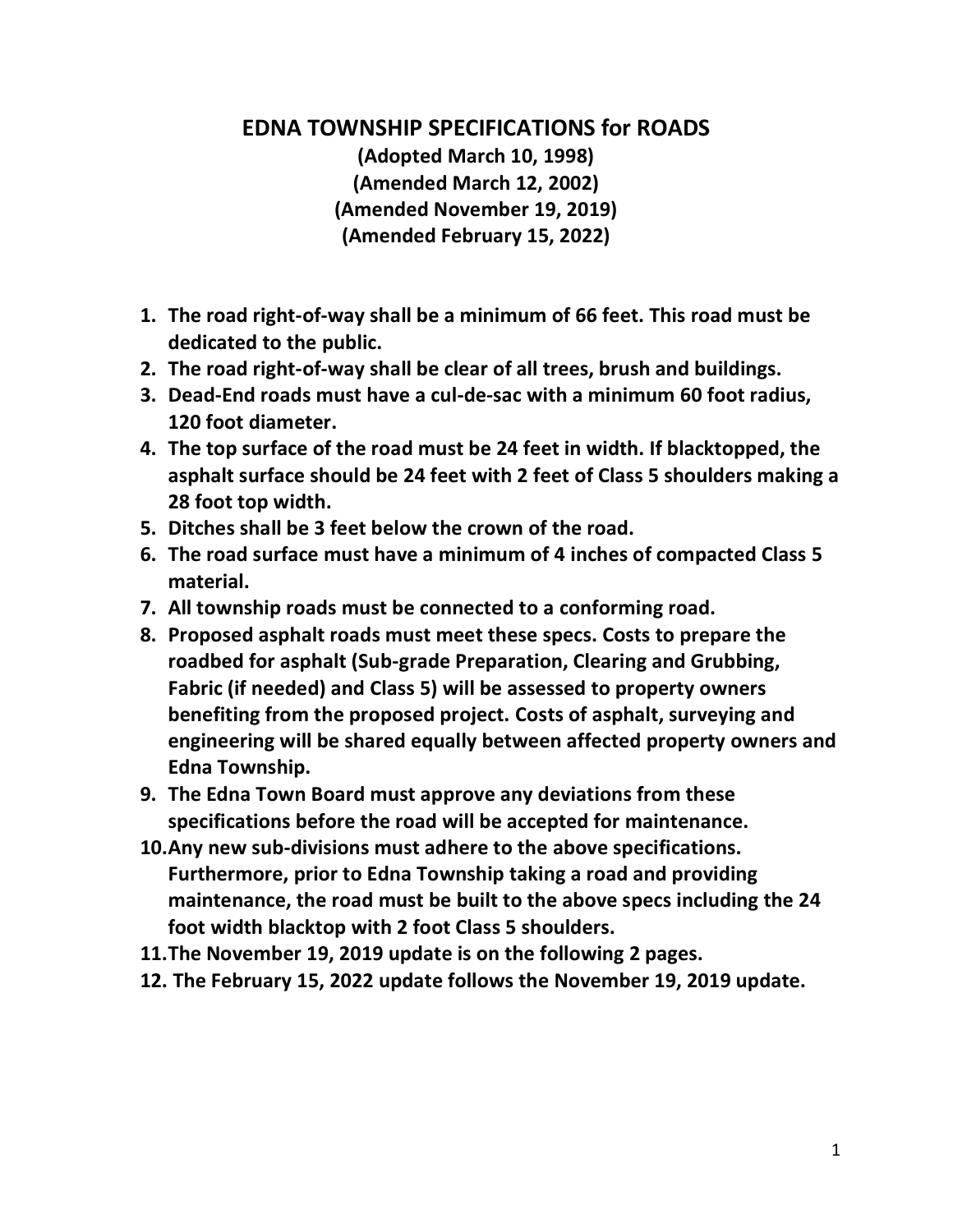# **EDNA TOWNSHIP SPECIFICATIONS for ROADS**

**(Supplement to Existing: November 19, 2019)**

### **General Requirements**

The current edition of the Minnesota Department of Transportation "Standard Specifications for Construction" i s included by reference.

## **Grading Construction**

Stumps and debris shall not be buried within the roadbed or inslopes and shall not be disposed of by pushing onto land adjacent to the platted roads.

Inslopes and backslopes shall be 4:1 slope or flatter with a minimum flat ditch bottom width of five (5) feet. Ditch depth separation shall be three (3) feet from roadway centerline finished grade to ditch bottom finished grade.

No material from the upper one foot of the natural soils shall be used in the upper two feet of the roadbed. All topsoil shall be salvaged and a minimum of four inches of topsoil shall be spread on all new slopes and areas disturbed during grading operations.

No rocks having a diameter of 6 inches or larger shall be placed within the upper one foot of the roadbed.

All embankments shall be constructed in relatively uniform layers approximately parallel to the final grade, and extending over the full width of the embankment. Layers in the upper two feet of the embankment shall be not more than 8 inches in thickness (loose measurement), and those below the upper two feet shall be not more than the 12 inches in thickness (loose measurement), Compaction shall be obtained by the Quality Compaction (Visual Inspection) method.

All new slopes and disturbed areas shall be seeded after the topsoil has been replaced. The seed mixture and mulch shall meet the requirements of the current MnDOT Standard Specifications for Construction for roadside seeding.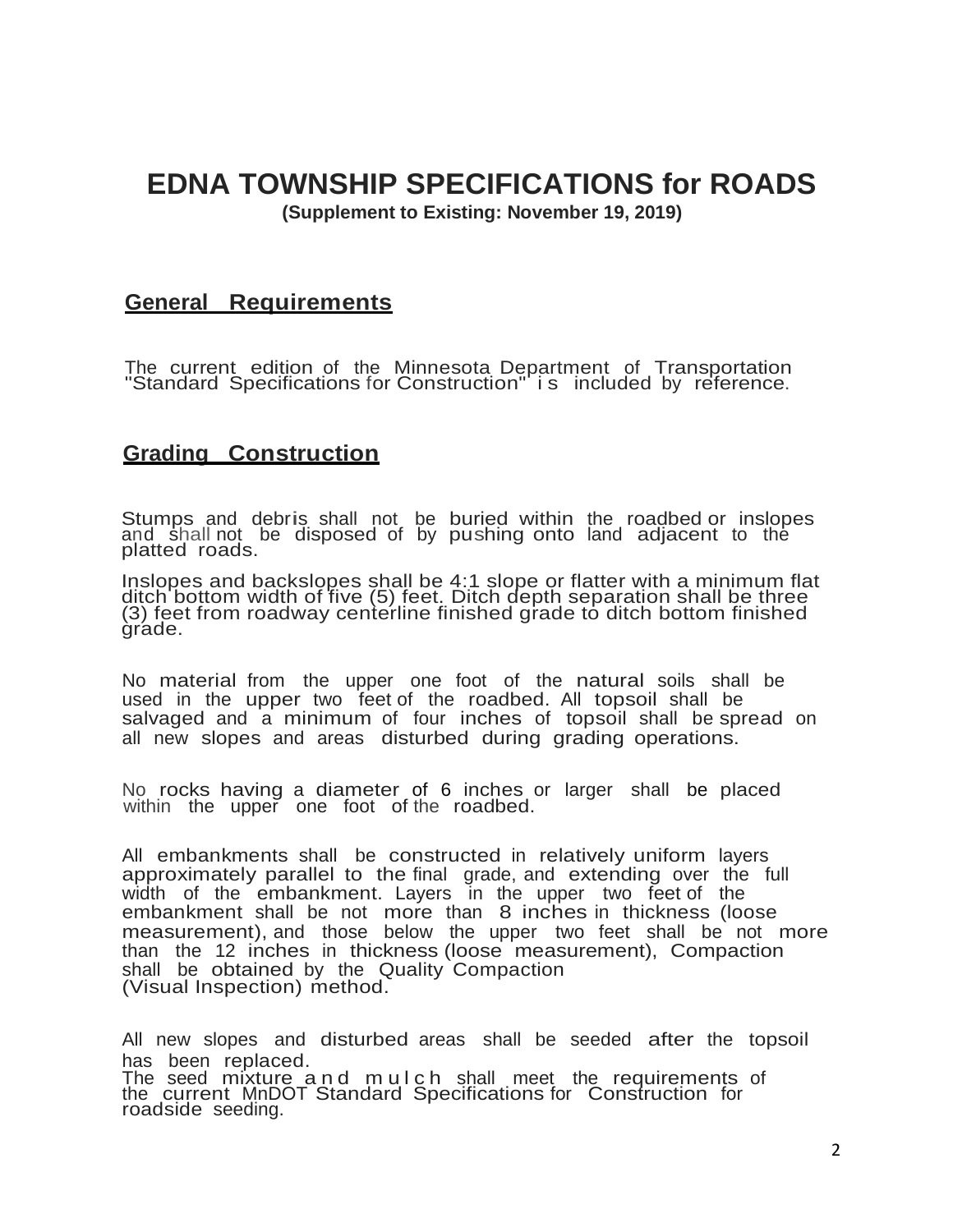All centerline culverts shall have aprons and a minimum diameter of 18 inches. All approach culverts shall have aprons and a minimum diameter of 12 inches. All culverts shall have a minimum of 12 inches of cover, excluding aggregate base and surfacing materials, and shall have adequate length to achieve 4:1 slopes or flatter for centerline culverts and 6:1 or flatter for approaches.

Pipe material shall be corrugated metal pipe (CMP) or reinforced concrete pipe (RCP). Plastic pipe is not allowed in right-of way.

# **Surfacing Construction**

All materials used for aggregate base and aggregate surfacing shall meet the requirements of 3138 of the MnDOT Standard Specifications for Construction; Class 5 Aggregate Base and Class 1 Aggregate Surfacing. Compaction shall be obtained by the Quality Compaction Method.

Plant-Mixed Bituminous pavement shall be constructed in accordance with all applicable provisions of the current MnDOT Standard Specifications for Construction, with the following clarification:

> Minimum total thickness of the bituminous surface shall be 3-1/2 inches, placed in two layers; 2" base course and 1-1/2" wear course.

## **Construction Inspection and Warranty**

Inspection of construction shall be performed. Procedures and methods shall be proposed to and approved by Edna Township. All costs for inspections shall be paid for by the Developer/Contractor including periodic inspections by the Edna Township Engineer and/or other designated Township representatives. Minimum inspection stages include:

After topsoil removal, before placement of embankment Before and during disposal of stumps and debris Before and during installation of culverts Proof roll compaction verification prior to and during embankment construction Proof roll compaction verification prior to placement of surfacing

A two (2) year warranty period will begin upon Final Acceptance of Construction by the Edna Township.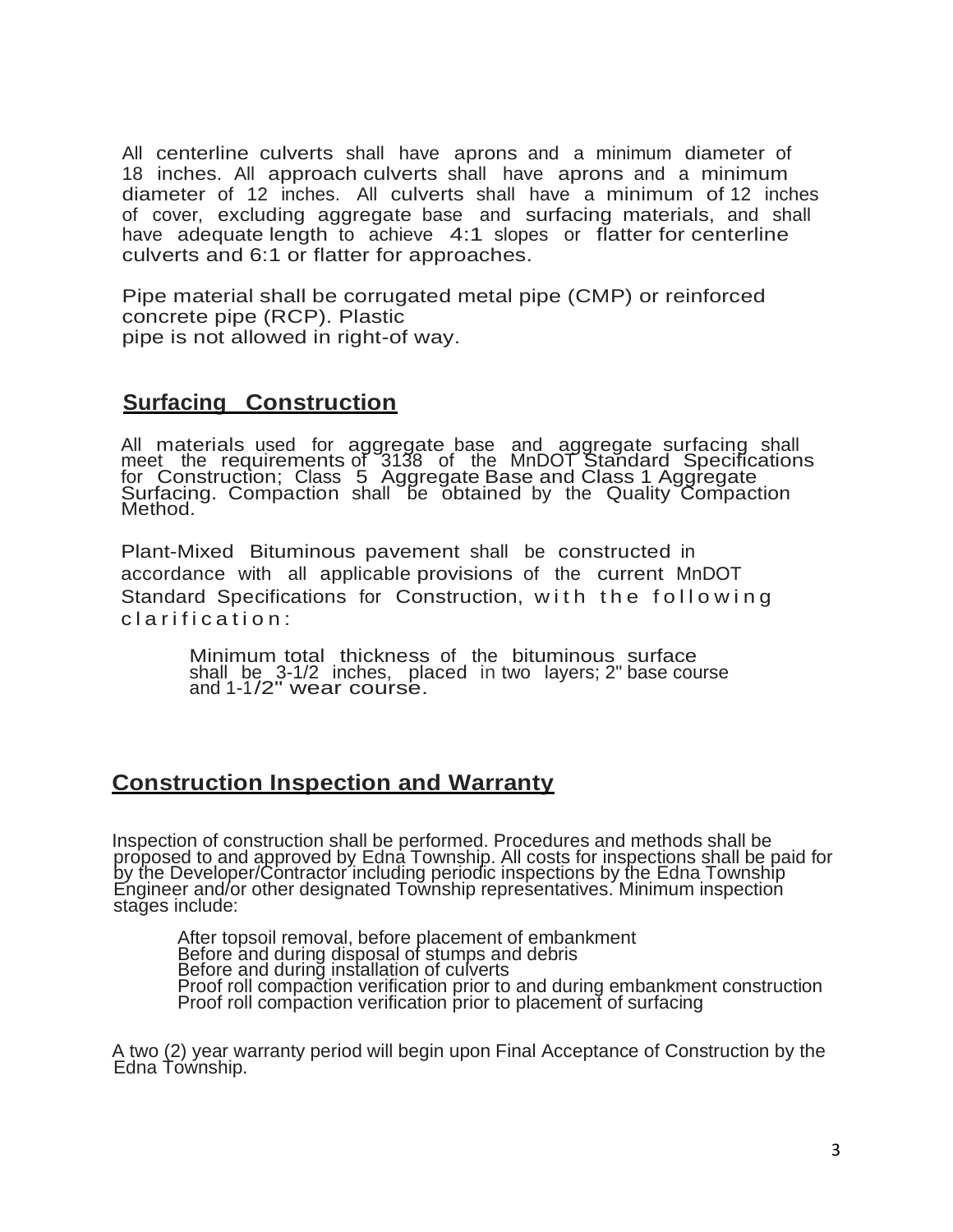# **EDNA TOWNSHIP SPECIFICATIONS for NEW GRAVEL ROADS (Amended February 15, 2022)**

- **1. The road right-of-way shall be a minimum of 66 feet. This road must be dedicated to the public.**
- **2. The road right-of-way shall be clear of all trees, brush and buildings.**
- **3. Dead-End roads must have a cul-de-sac with a minimum 60 foot radius, 120 foot diameter.**
- **4. The top surface of the road must be 24 feet in width.**

\_\_\_\_\_\_\_\_\_\_\_\_

- **5. Ditches shall be 3 feet below the crown of the road.**
- **6. The road surface must have a minimum of 4 inches of compacted Class 5 material.**
- **7. All township roads must be connected to a conforming road.**
- **8. Proposed gravel roads must meet these specs. Costs to prepare the roadbed (Sub-grade Preparation, Clearing and Grubbing, Fabric (if needed) and Class 5) will be assessed to property owners benefiting from the proposed project. Costs of surveying and engineering will be assessed to property owners benefiting from the proposed project.**
- **9. The Edna Town Board must approve any deviations from these specifications before the road will be accepted for maintenance.**
- **10. Prior to Edna Township taking or upgrading a road and providing maintenance, the road must be built to the above specs.**
- **11.The February 15, 2022 update is on the following 2 pages.**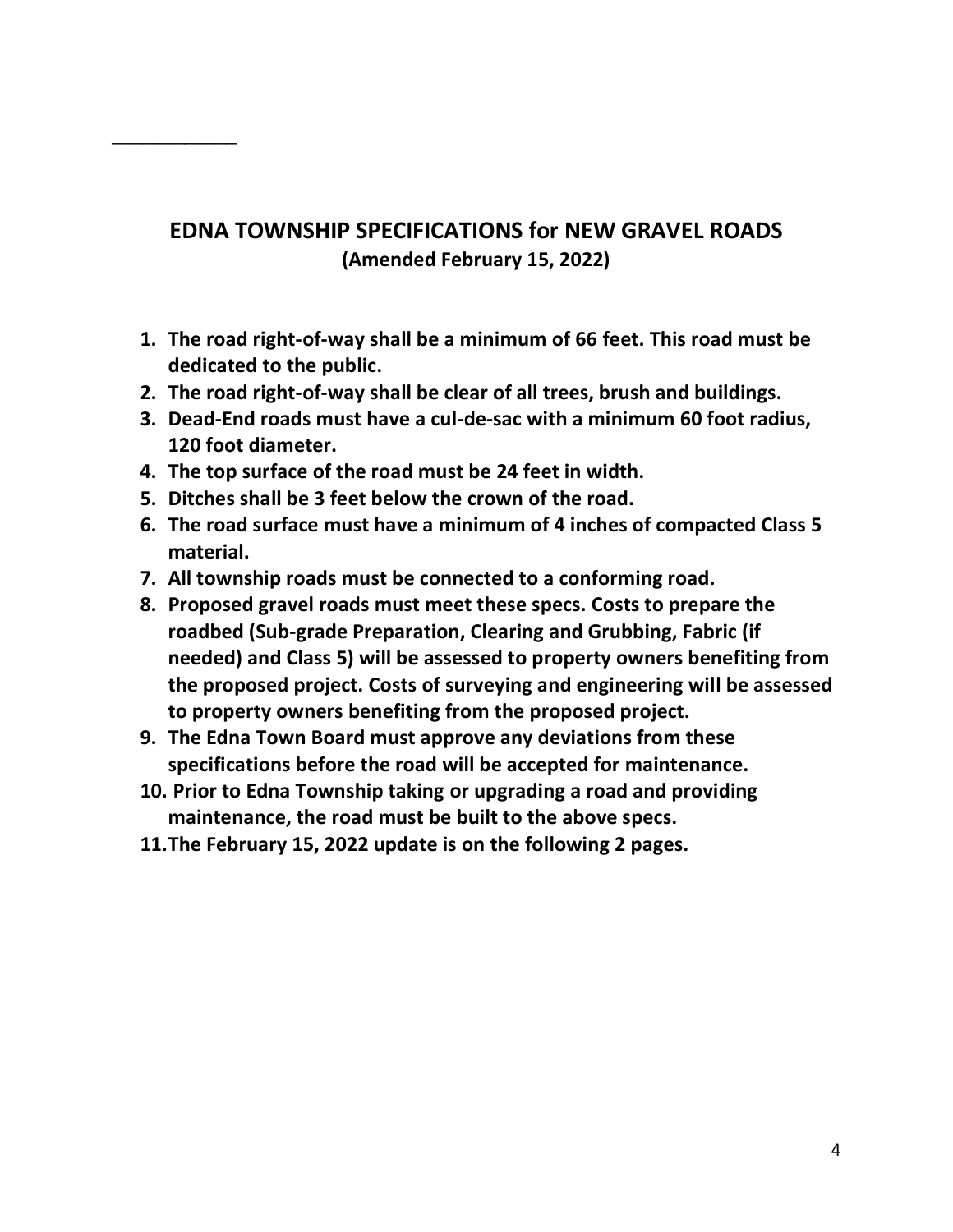# **EDNA TOWNSHIP SPECIFICATIONS for GRAVEL ROADS**

**(Supplement to Existing: November 19, 2019, added February 15, 2022)**

### **General Requirements**

The current edition of the Minnesota Department of Transportation "Standard Specifications for Construction" i s included by reference.

### **Grading Construction**

Stumps and debris shall not be buried within the roadbed or inslopes and shall not be disposed of by pushing onto land adjacent to the platted roads.

Inslopes and backslopes shall be 4:1 slope or flatter with a minimum flat ditch bottom width of five (5) feet. Ditch depth separation shall be three (3) feet from roadway centerline finished grade to ditch bottom finished grade.

No material from the upper one foot of the natural soils shall be used in the upper two feet of the roadbed. All topsoil shall be salvaged and a minimum of four inches of topsoil shall be spread on all new slopes and areas disturbed during grading operations.

No rocks having a diameter of 6 inches or larger shall be placed within the upper one foot of the roadbed.

All embankments shall be constructed in relatively uniform layers approximately parallel to the final grade, and extending over the full width of the embankment. Layers in the upper two feet of the embankment shall be not more than 8 inches in thickness (loose measurement), and those below the upper two feet shall be not more than the 12 inches in thickness (loose measurement), Compaction shall be obtained by the Quality Compaction (Visual Inspection) method.

All new slopes and disturbed areas shall be seeded after the topsoil has been